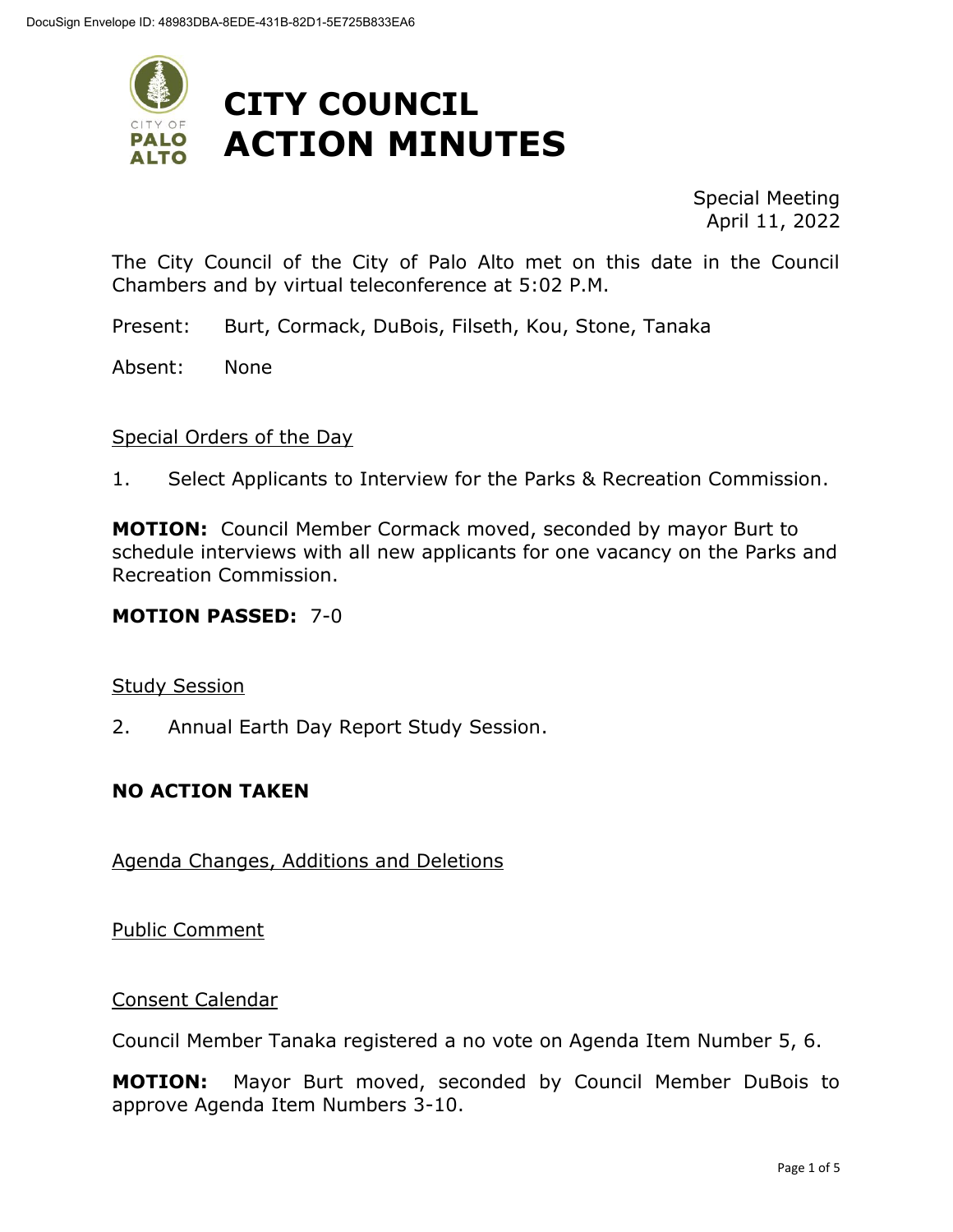- 3. Approval of Contract Number C22181467 with Bureau Veritas Technical Assessments LLC, for an Amount Not to Exceed \$359,779 for a City Facility Condition and Electrification Assessment and Use of Brightly Cloud-based Capital Planning Software, Capital Improvement Program Projects (PE-20002 and TE-13004) and Budget Amendments in the Electric Fund and Capital Improvement Fund.
- 4. Approval of the Economic Recovery Advisory Report as Recommended by the Policy and Services Committee.
- 5. Adoption of **Resolution 10028** Authorizing an Installment Sale Agreement with the California State Water Resource Control Board for Financing of the Design and Construction of the Secondary Treatment Upgrades Project Funded in Wastewater Treatment Enterprise Fund Capital Improvement Program, Project WQ-19001, at the Regional Water Quality Control Plant.
- 6. Approval of Amendment No. 1 to Professional Services Contract Number S22183902 Teri Black and Company, LLC to Increase the Notto-Exceed Compensation by \$180,000 (to \$265,000) and to Extend the Term of the Contract to January 2024 for City Wide Executive Recruitments and Approve a Budget Amendment in the General Fund.
- 7. Approval of Amendment Number 4 to Contract Number C14152163 With Townsend Public Affairs for State Legislative Advocacy to Extend the Term for one Additional Year and add \$102,000 for a Total Not-to-Exceed Amount of \$901,000.
- 8. Approve **Resolution 10033** Ordering Easement Vacation at 14244 Amherst Court, Los Altos Hills, CA.
- 9. SECOND READING: Adoption of **Ordinance 5545** Dedicating 0.64 Acres of Land Adjacent to 3350 Birch Street to Become Part of the Boulware Park (FIRST READING: February 10, 2020 PASSED: 7-0).
- 10. SECOND READING: Adoption of an Interim **Ordinance 5546** Establishing Objective Urban Lot Split Standards and Further Refinements to SB 9 Development Standards; Authorizing the Public Works Director to Publish Objective Standards Regarding Adjacent Improvements Related to SB 9 Projects; and Direction Regarding Listing Properties Eligible for Historic Status (FIRST READING: March 21, 2022 Council Meeting, MOTION PASSED: 6-0, DuBois absent); Adoption of **Resolution 10029** Approving Objective Standards for Urban Lot Splits.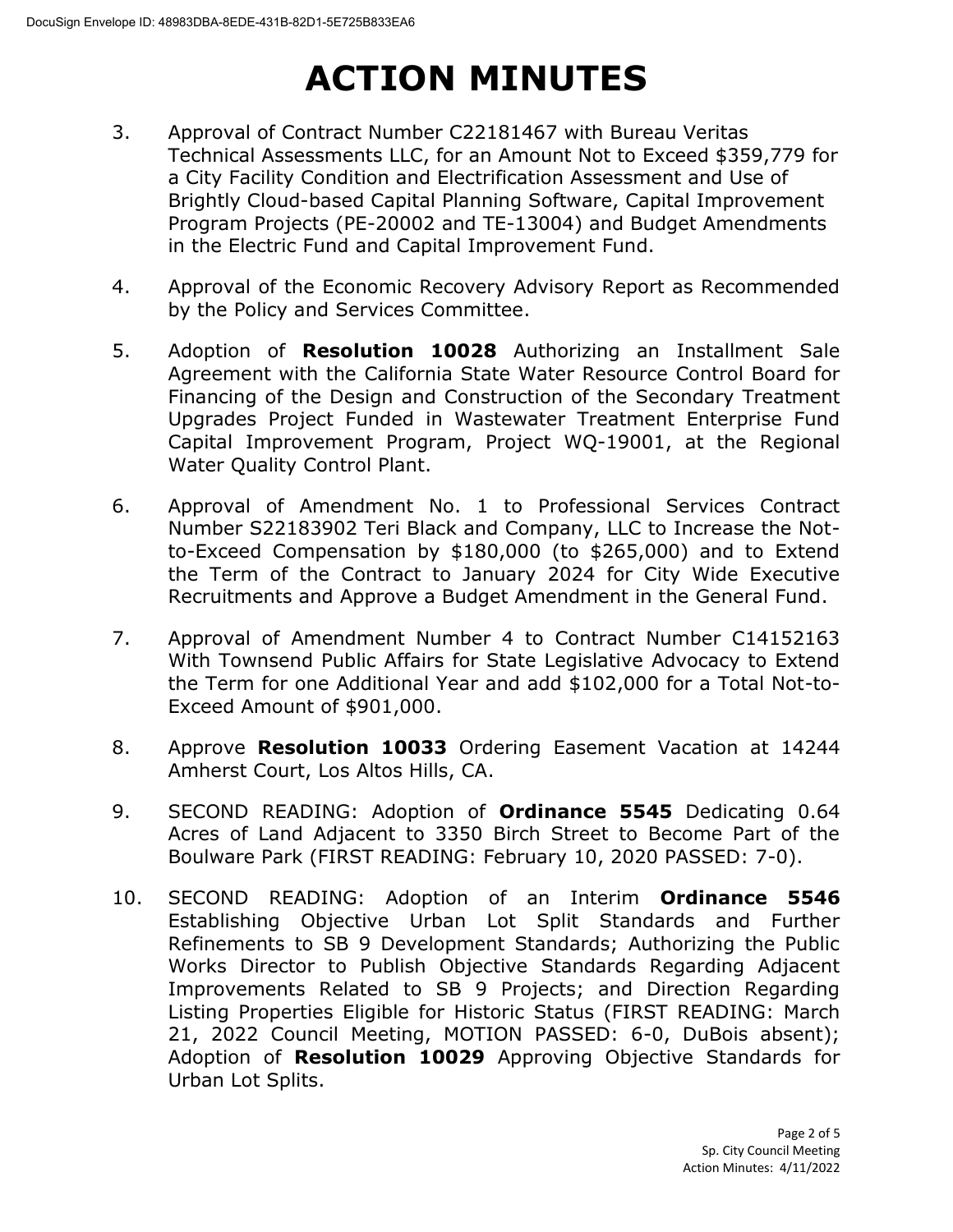## **MOTION SPLIT FOR THE PURPOSE OF VOTING**

### **MOTION TO APPROVE ITEM 3, 4, 6-10 PASSED:** 7-0

**MOTION TO APPROVE ITEM 5-6 PASSED:** 6-1, Tanaka no

### City Manager Comments

Ed Shikada, City Manager

### Action Items

11. TEFRA HEARING: Regarding Conduit Financing for the Silicon Valley International School Project Located at 151 Laura Lane and 1066 East Meadow Circle, Palo Alto, and Approving the Issuance of a Tax Exempt Loan by the California Municipal Finance Authority for the Purpose of Financing and Refinancing the Acquisition, Construction, Improvement, Equipping and Maintenance of Educational, Support and Administrative Facilities Owned and Operated Within the City by Silicon Valley International School.

**MOTION:** Council Member Cormack moved, seconded by Mayor Burt to adopt a **Resolution 10030** approving the issuance of the bonds by the California Municipal Finance Authority (CMFA) for the benefit of Silicon Valley International School.

### **MOTION PASSED:** 7-0

12. Public Hearing: Adoption of Ordinance Clarifying Ambiguities in Height Transitions, Adding RMD to the list of Residential Districts and Amending the Setback for the RM-40 Zone District.

**MOTION:** Council Member DuBois moved, seconded by Council Member Filseth to:

A. Approve the proposed changes to the height transitions and other development standards as included in the staff report and At Places memo as follows:

Section 9 – PC District (18.38.150):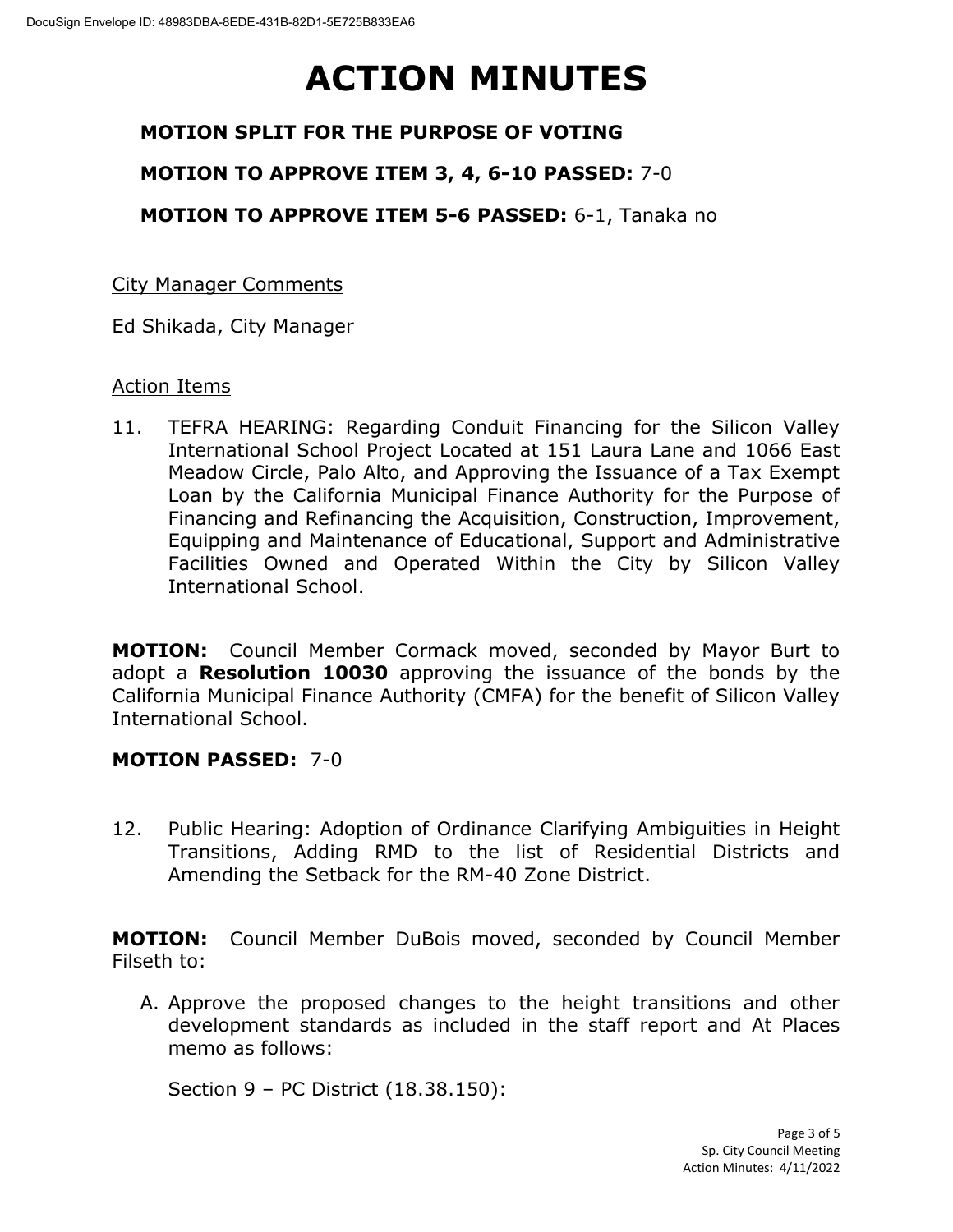Keep "Sites abutting or having…." Change "…R-1, R-2, RMD, RM-20…" to "…R-1, R-2, RMD, RM…" Remove "Abutting" where added

B. Reinsert to Section 18.13.040 Development Standards, as listed in Table 2 Footnote 12 "…and the context-based criteria outlined in Section 18.13.160."

### **MOTION APPROVED:** 6-1, Kou No

13. Review and Approval of Workplans for City Council Committees in 2022.

**ORIGINAL MOTION:** Council Member Filseth moved, seconded by Council Member Kou to approve the list of tentative topics and regularly scheduled work that the City Council Standing Committees of Policy and Services and Finance expect for 2022.

**PROPOSED AMENDMENT:** Motion by Council Member Cormack and seconded by Mayor Burt to add to the Policy & Services topic list a review of the Board and Commission Handbook

### **MOTION PASSES:** 6-1 Tanaka no

**AMENDED MOTION:** Council Member Filseth moved, seconded by Council Member Kou to approve the list of tentative topics and regularly scheduled work that the City Council Standing Committees of Policy and Services and Finance expect for 2022 including an addition to the Policy & Services topic list a review of the Board and Commission Handbook

### **MOTION PASSED:** 7-0

Council Member Questions, Comments and Announcements

#### Closed Session

AA1. CONFERENCE WITH CITY ATTORNEY-POTENTIAL LITIGATION Subject: February 1, 2022 letter from the Law Offices of Randal M. Barnum, representing Andrea Jordan, re allegations of harassment, discrimination and retaliation against the Cities Association and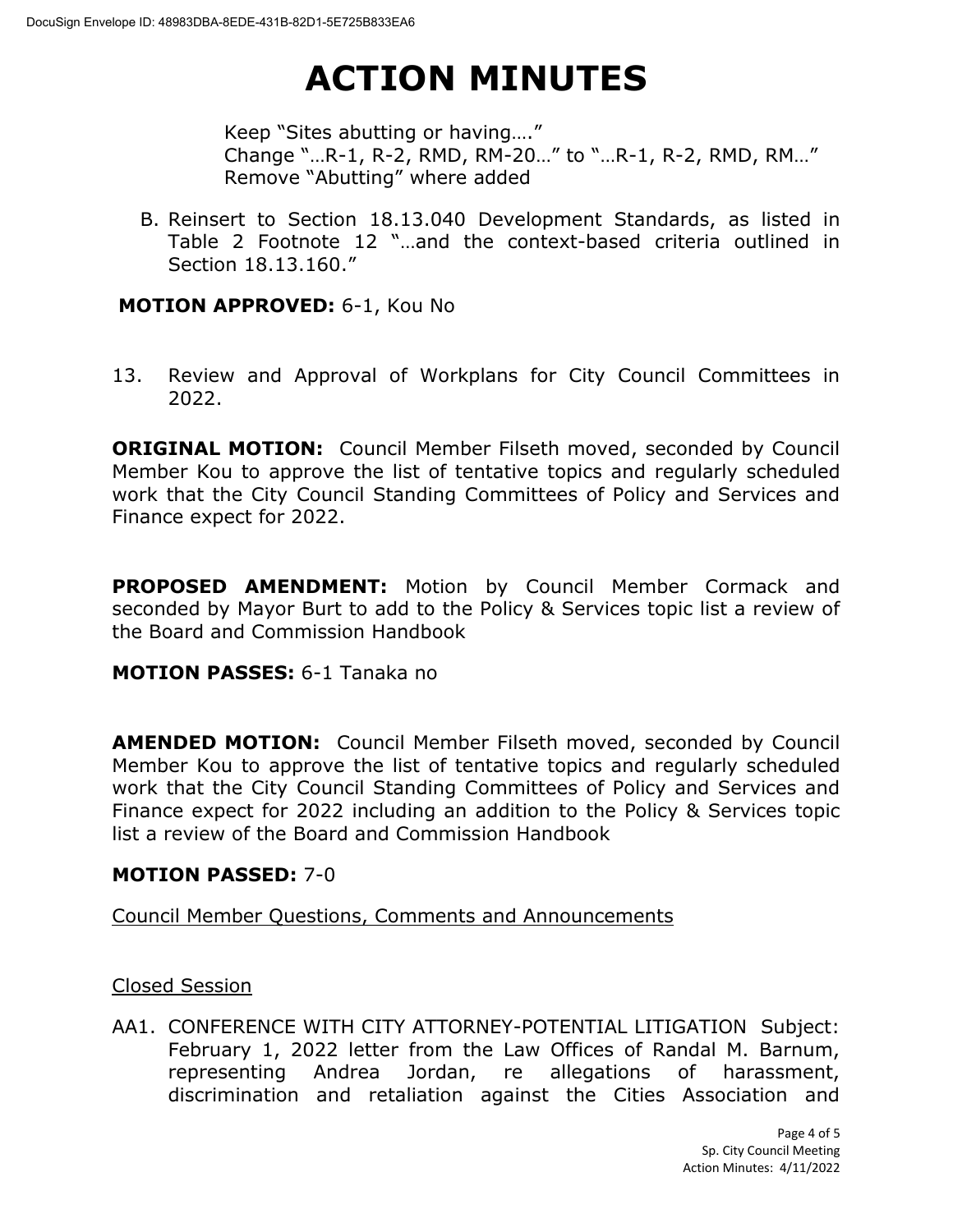member cities Authority: Potential Exposure to Litigation Under Government Code Section 54956.9(d)(2) One Case, as Defendant.

**MOTION:** Council Member Filseth moved, seconded by Council Member Kou to go into Closed Session.

### **MOTION PASSED:** 7-0

Council went into Closed Session at 9:24 P.M.

Council returned from Closed Session at 10:13 P.M.

Mayor Burt announced no reportable action.

Adjournment: The meeting was adjourned at 10:13 P.M.

| $L \rightarrow$ DocuSigned by:                      | $APPROLEpos is igned by:$ |  |
|-----------------------------------------------------|---------------------------|--|
| Lesley Milton<br>ECO1010E0DD01E1<br>=56491CF3DB34FA | Patrick Burt              |  |
|                                                     | ED9E9CFB89E64FF           |  |

City Clerk Mayor

NOTE: Action minutes are prepared in accordance with Palo Alto Municipal Code (PAMC) 2.04.160(a) and (b). Summary minutes (sense) are prepared in accordance with PAMC Section 2.04.160(c). Beginning in January 2018, in accordance with [Ordinance No. 5423,](https://www.cityofpaloalto.org/files/assets/public/city-clerk/ordinances/ordinances-1909-to-present/ordinances-by-number/ord-5423.pdf) the City Council found action minutes and the video/audio recordings of Council proceedings to be the official records of both Council and committee proceedings. These recordings are available on the City's website.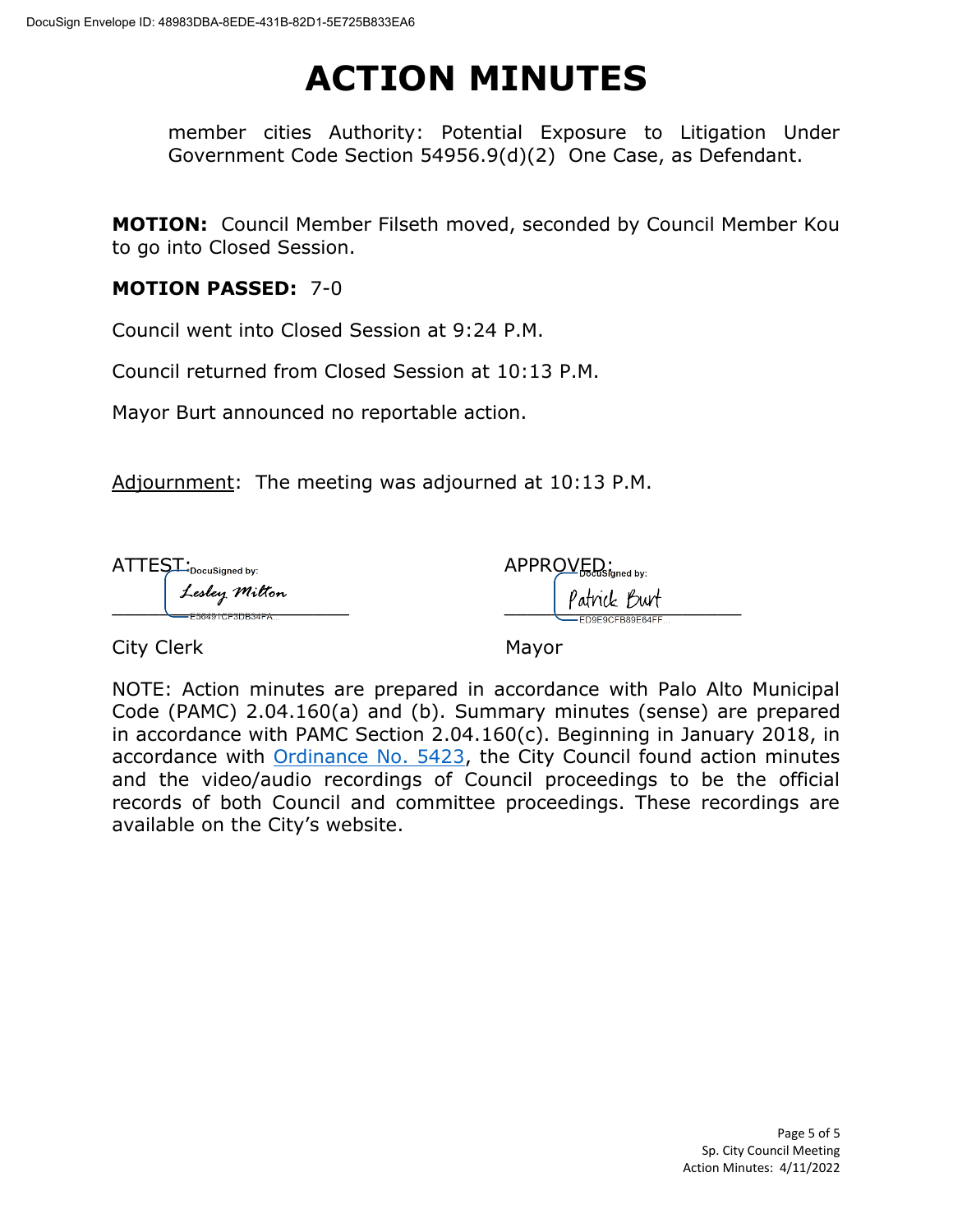# DocuSian

#### **Certificate Of Completion**

Envelope Id: 48983DBA8EDE431B82D15E725B833EA6 Status: Completed Subject: Please DocuSign: 20220411amCCs.docx Source Envelope: Document Pages: 5 Signatures: 2 Signatures: 2 Signatures: 2 Envelope Originator: Certificate Pages: 2 Initials: 0 Mahealani Ah Yun AutoNav: Enabled EnvelopeId Stamping: Enabled Time Zone: (UTC-08:00) Pacific Time (US & Canada)

#### **Record Tracking**

Status: Original 5/3/2022 9:24:15 AM Security Appliance Status: Connected Pool: StateLocal

#### **Signer Events Signature Timestamp**

Patrick Burt pat@patburt.org Mr Security Level: Email, Account Authentication (None) Signature Adoption: Pre-selected Style

### Holder: Mahealani Ah Yun Mahealani.AhYun@CityofPaloAlto.org Storage Appliance Status: Connected **Pool: City of Palo Alto** Location: DocuSign Location: DocuSign

#### .<br>DocuSigned by: Patrick Burt ED9E9CFB89E64FF...

Signed by link sent to pat@patburt.org Using IP Address: 98.37.159.0

250 Hamilton Ave Palo Alto , CA 94301 Mahealani.AhYun@CityofPaloAlto.org IP Address: 199.33.32.254

#### Location: DocuSign

Sent: 5/3/2022 9:26:26 AM Viewed: 5/10/2022 11:33:01 AM Signed: 5/10/2022 11:33:14 AM

**Electronic Record and Signature Disclosure:**  Not Offered via DocuSign

Lesley Milton Lesley.Milton@CityofPaloAlto.org City Clerk Security Level: Email, Account Authentication Signature Adoption: Pre-selected Style (None)

**DocuSianed by:** Lesley Milton E56491CF3DB34FA...

Signed by link sent to Lesley.Milton@CityofPaloAlto.org Using IP Address: 199.33.32.254

Sent: 5/10/2022 11:33:15 AM Viewed: 5/10/2022 2:58:53 PM Signed: 5/10/2022 2:59:42 PM

#### **Electronic Record and Signature Disclosure:**  Not Offered via DocuSign

| In Person Signer Events             | <b>Signature</b> | Timestamp |
|-------------------------------------|------------------|-----------|
| <b>Editor Delivery Events</b>       | <b>Status</b>    | Timestamp |
| <b>Agent Delivery Events</b>        | <b>Status</b>    | Timestamp |
| <b>Intermediary Delivery Events</b> | <b>Status</b>    | Timestamp |
| <b>Certified Delivery Events</b>    | <b>Status</b>    | Timestamp |
| <b>Carbon Copy Events</b>           | <b>Status</b>    | Timestamp |
| <b>Witness Events</b>               | <b>Signature</b> | Timestamp |
| <b>Notary Events</b>                | <b>Signature</b> | Timestamp |